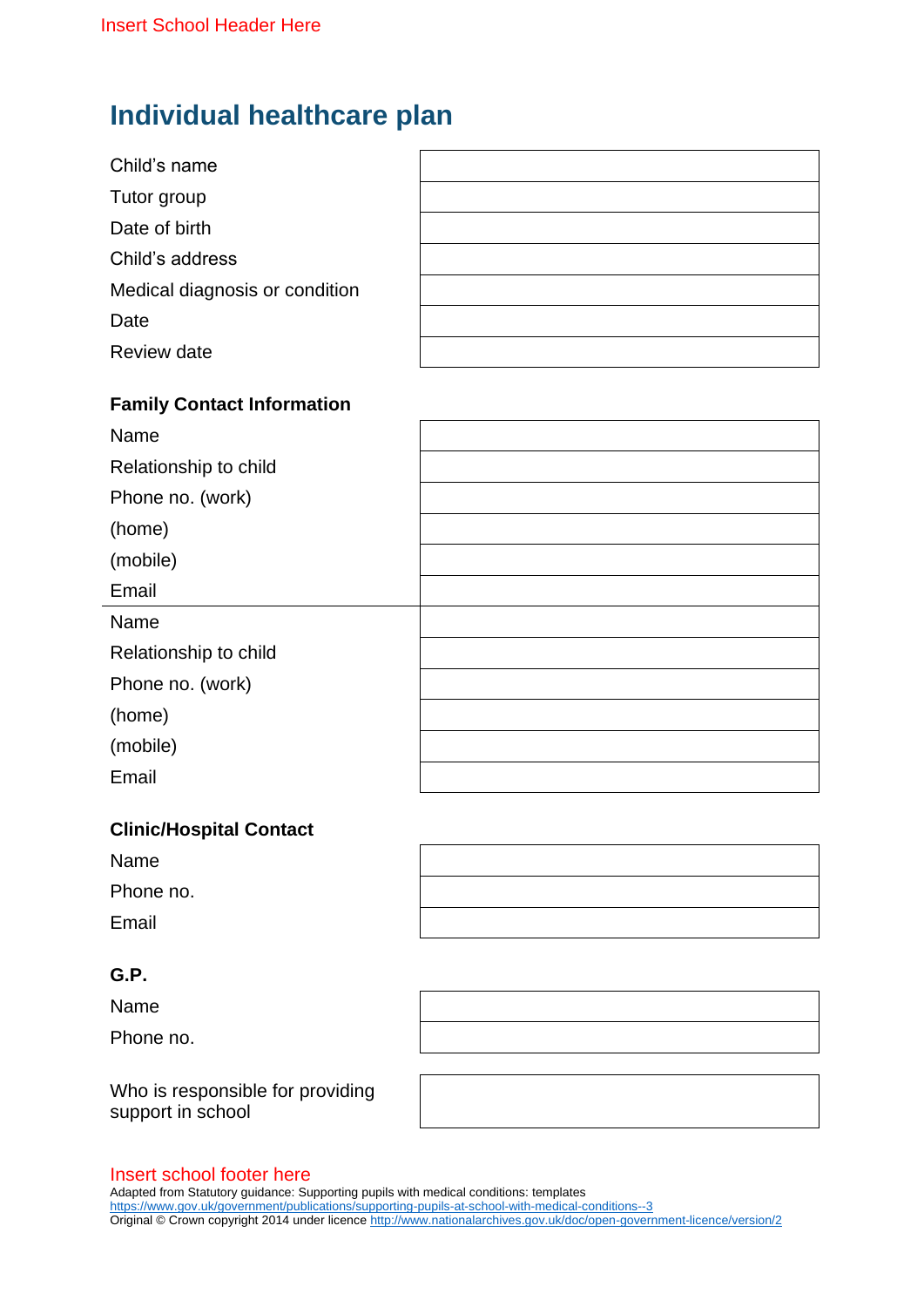Describe medical needs and give details of child's symptoms, triggers, signs, treatments, facilities, equipment or devices, environmental issues etc

Name of medication, dose, method of administration, when to be taken, side effects, contra-indications, administered by/self-administered with/without supervision

Daily care requirements

Specific support for the pupil's educational, social and emotional needs

Arrangements for school visits/trips etc

Other information

Insert school footer here

Adapted from Statutory guidance: Supporting pupils with medical conditions: templates <https://www.gov.uk/government/publications/supporting-pupils-at-school-with-medical-conditions--3> Original © Crown copyright 2014 under licenc[e http://www.nationalarchives.gov.uk/doc/open-government-licence/version/2](http://www.nationalarchives.gov.uk/doc/open-government-licence/version/2)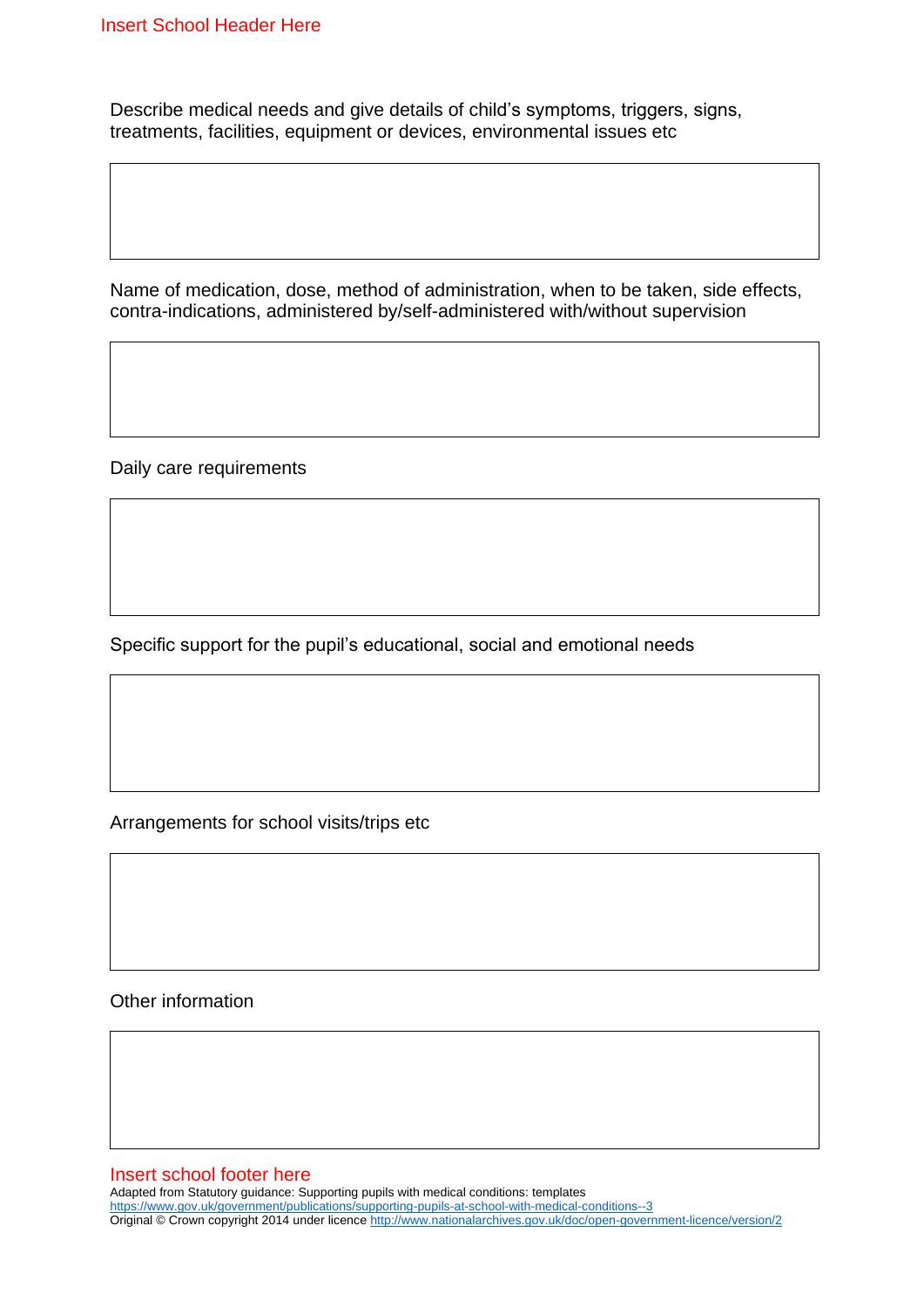Describe what constitutes an emergency, and the action to take if this occurs

Who is responsible in an emergency *(state if different for off-site activities)*

Plan developed with

Staff training needed/undertaken – who, what, when

Form copied to

Risk Assessment attached? Yes / No

Insert school footer here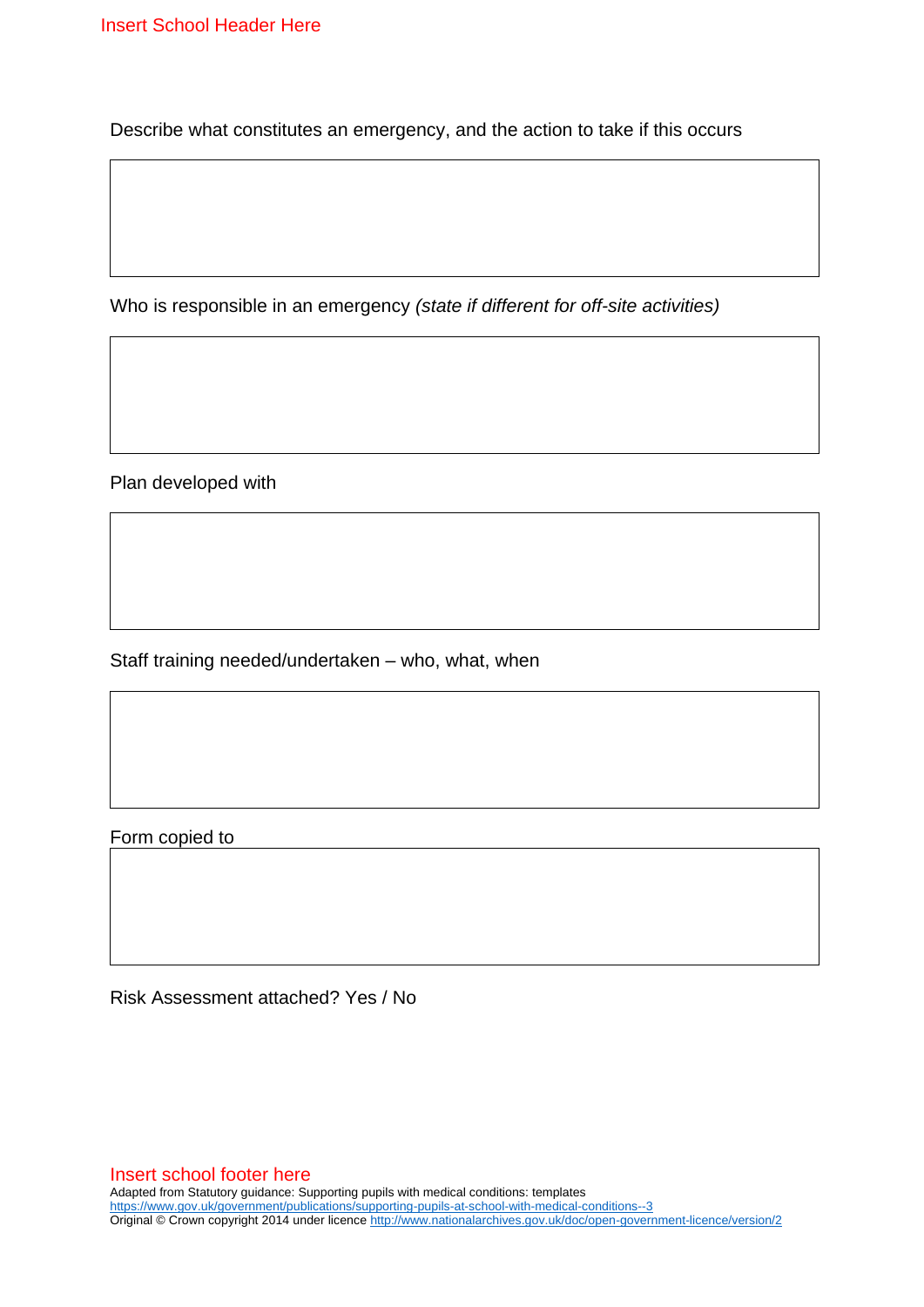This is the Oxfordshire Hospital School risk assessment and is provided for guidance only. It must be adapted by the home school for their use. The context and environment in school may present different risks that need to be addressed.

| Child's<br>Name:                                                                                               |                                    |                                                                  |  |  |                                                                                                              | DOB:       |                                                                                                                                                                                                                                                                                                                                                                                                          |  |  |  |
|----------------------------------------------------------------------------------------------------------------|------------------------------------|------------------------------------------------------------------|--|--|--------------------------------------------------------------------------------------------------------------|------------|----------------------------------------------------------------------------------------------------------------------------------------------------------------------------------------------------------------------------------------------------------------------------------------------------------------------------------------------------------------------------------------------------------|--|--|--|
| School:                                                                                                        | <b>Oxfordshire Hospital School</b> |                                                                  |  |  |                                                                                                              | Keyworker: |                                                                                                                                                                                                                                                                                                                                                                                                          |  |  |  |
| Brief description of diagnosis/difficulties/reason for<br>accessing OHS:                                       |                                    |                                                                  |  |  |                                                                                                              |            |                                                                                                                                                                                                                                                                                                                                                                                                          |  |  |  |
| Information available to inform risk assessment: e.g<br>multiple sources, parents, CAMHS, Individual, teacher. |                                    |                                                                  |  |  |                                                                                                              |            |                                                                                                                                                                                                                                                                                                                                                                                                          |  |  |  |
| <b>Risk</b><br>(Please enter all relevant risk issues<br>under the headings below.                             |                                    | Medium<br>required)<br>$\frac{8}{9}$<br>$(2-3)$<br>High<br>(4-5) |  |  | <b>Description of risk</b><br>(Please use Risk Assessment Information<br>and Scoring Sheet for assistance if |            | Recommended Measures taken to prevent<br>or reduce risk / Risk management Plans.<br>(you may cross reference with any part of the referral form or<br>attachments) (To include specific details/useful information which<br>help the individual to cope and or help the professional to assist in<br>improving engagement in teaching and learning sessions; Clear<br>actions and responsibility stated) |  |  |  |
| <b>Risk to Self:</b>                                                                                           |                                    |                                                                  |  |  |                                                                                                              |            |                                                                                                                                                                                                                                                                                                                                                                                                          |  |  |  |
| <b>Risk to others:</b>                                                                                         |                                    |                                                                  |  |  |                                                                                                              |            |                                                                                                                                                                                                                                                                                                                                                                                                          |  |  |  |
| <b>Vulnerability e.g At risk</b><br>from others, Neglect,<br><b>Child protection</b>                           |                                    |                                                                  |  |  |                                                                                                              |            |                                                                                                                                                                                                                                                                                                                                                                                                          |  |  |  |
| <b>Risk within the</b><br><b>Environment</b><br>(include where relevant<br>e.g home, hub)                      |                                    |                                                                  |  |  |                                                                                                              |            |                                                                                                                                                                                                                                                                                                                                                                                                          |  |  |  |

#### **Plans for positive risk taking:**

( e.g. N/A, or Please use Risk Assessment Information Guide and Scoring Sheet for assistance if required)